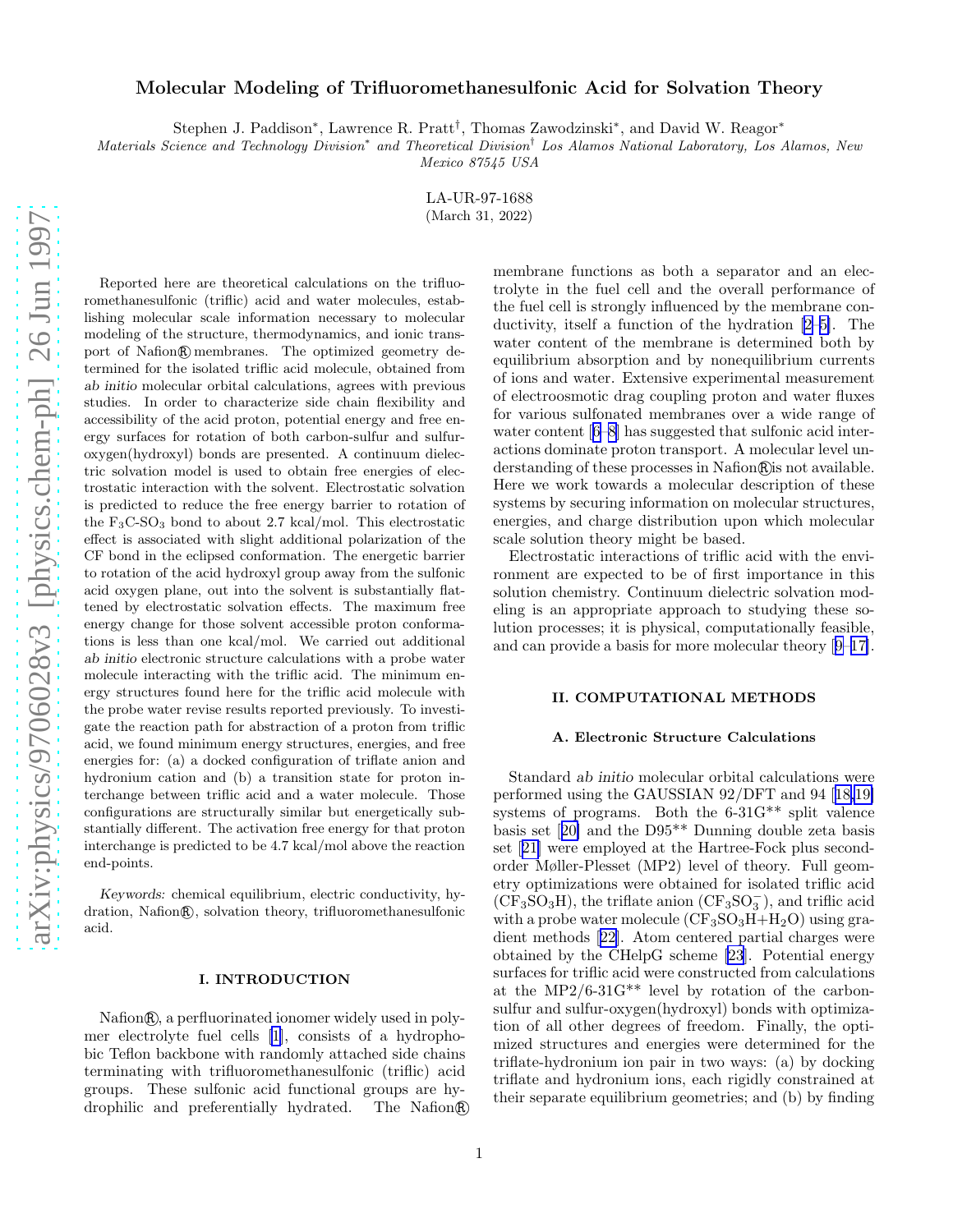a transition state for interchange of a proton in the triflicacid-water complex as  $CF_3SO_3H^* + HOH = CF_3SO_3H +$ HOH<sup>∗</sup> using Synchronous Transit-guided Quasi-Newton (STQN) methods[[24](#page-3-0)].

## B. Dielectric Continuum Model

A continuum dielectric model of aqueous solution chemistry has become a standard theoretical tool in recent years and discussions of basic issues can be found elsewhere [\[15](#page-2-0)]. The model identifies a solute molecule in a solution environment, defines a realistic solute molecular volume based on the geometry of the molecule, positions partial charges describing the solute electric charge distribution in that molecular volume, and assumes that the solvent exterior to the molecular volume may be idealized as a dielectric continuum. The numerical task is then the solution of the Poisson equation for which a defined local dielectric constant jumps from one (1.0) inside the molecular volume to the experimental value for the solution in the region exterior to the solute molecular volume. The numerical methods used here were boundary integral techniques outlined in References [\[14,15](#page-2-0)]. The molecular volume is modeled as the union of spherical volumes centered on solute atoms. The radii adopted for those spheres depend on atomic type and are essentially empirical. Here we used the values determined by Stefanovich and Truong [\[25](#page-3-0)]. The value 77.4 was used for the solvent dielectric constant.

## III. RESULTS AND DISCUSSION

The optimized geometries of both triflic acid and the triflate anion are essentially identical to the structures reported by Gejji et al. [\[26,27](#page-3-0)] at the same levels of theory. Both structures are in good agreement with experimentally determined structures[[28,29\]](#page-3-0), the only difference being that the sulfur-oxygen and carbon-fluorine bond lengths are  $0.03$ - $0.08$ Ålonger in the theoretical structures. To characterize the flexibility of the side chains of the perfluorinated membrane and the accessibility of the acidic protons, potential energy surfaces for triflic acid were determined for rotation of the carbon-sulfur bond and the sulfur-oxygen(hydroxyl) bond. The relative energies for rotation of both of these bonds are reported in Tables 1 and 2. The conformational potential energy surface for rotation of the carbon-sulfur bond is given in Figure 1. The highest energy structure occurs when the oxygen and fluorine atoms are eclipsed and the minimum energy structure when those atoms are staggered. The activation energy is 3.5 kcal/mol but the solvation free energy lowers that barrier to about 2.7 kcal/mol. This is mostly due to a slight additional polarization of the C-F bonds in the eclipsed conformation. Figure 2 shows as function of rotation of the carbon-sulfur bond the atom centered

partial charges obtained for the triflic acid molecule. The sulfur-oxygen(hydroxyl) rotational potential energy surface possesses two physically equivalent minima (Figure 3). The lowest barrier between these minima corresponds to the proton directed axially, out into the solvent and has an energy of 2.0 kcal/mol. Electrostatic solvation substantially flattens that barrier so that the maximum free energy between the two minima is less than one kcal/mol. This stabilization of the barrier configuration is due to the better access of the proton to the solvent. The position of a probe water molecule interacting with triflic acid was determined by fully optimizing the pair of molecules at the MP2 level using both the 6-31G\*\* and D95\*\* basis sets. Recently, Ricchiardi and Ugliengo [[30\]](#page-3-0) reported a geometry optimization of triflic acid plus a water molecule at the SCF/DZP level. Their result is qualitatively similar but quantitatively substantially different from that presented below. Because our results differed from those previous ones, several different basis sets and starting conditions were considered. The differences we observed among those optimizations were slight and do not account for the differences with the previous work that are likely traceable to different level of effort in achieving the optimum structure. Our results are shown in Figure 4. That structure is of lower energy than the structure reported by Ricchiardi and Ugliengo. However, our experience with this optimization is that the triflicacid-water configurations are floppy as might be expected from noncovalent hydrogen-bonding interactions. For example, we several times found a local minimum of the energy surface with the exterior proton of Figure 4 directed into the plane of that drawing. Potential energy minima of that sort are only slightly higher in energy, of the order of one kcal/mol, than the structure shown. Note that the dihedral angle positioning the triflic acid proton is nearly the same in the minimum energy complex and the minimum energy triflic acid molecule (Figure 3). The floppiness of these structures is consistent with the prediction of the dielectric solvation model that free energy varies only gently with disposition of the acid proton in the region between the two minima (Figure 3). Attempts were made to determine a minimum energy conformation for triflate-hydronium ion pair but those configurations always relaxed to the optimum geometry of the triflic-acidwater molecule pair. Separately optimized structures for the triflate anion and the hydronium cation were then docked in an optimization that adjusted only the relative positions of the two ions constrained separately to be rigid. That optimum ion pair geometry is presented in Figure 4 also. The energy of the docked ion pair is 27.0 kcal/mol higher than the fully optimized molecule pair. The electrostatic solvation free energy of the docked ion pair relative to that of the optimized molecular complex is computed to be -16.0 kcal/mol so that net free energy of the docked ion pair, as a complex, is approximately 11.0 kcal/mol above that of the minimum energy molecule complex. Further efforts to determine a reaction path for abstraction of the proton from the triflic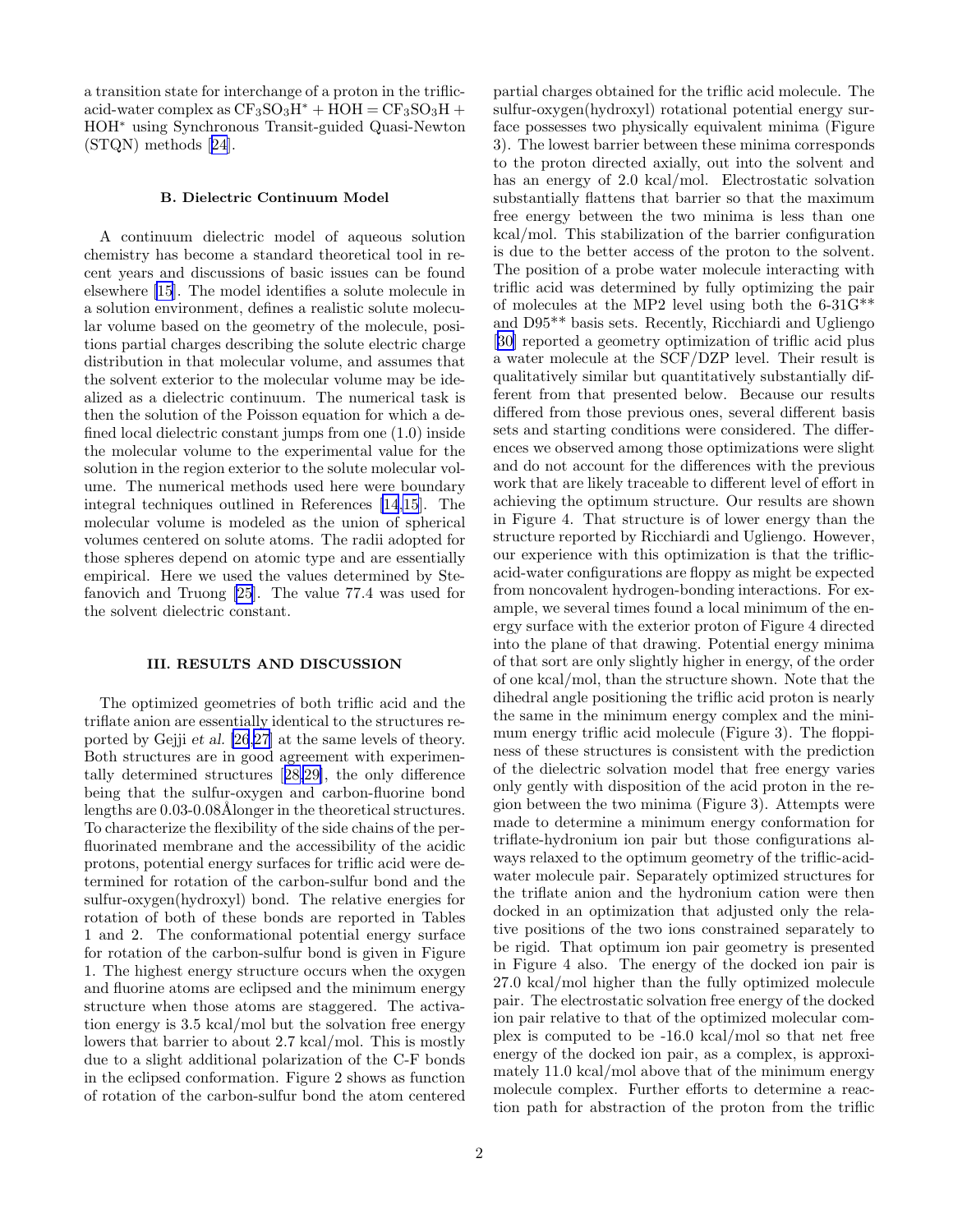<span id="page-2-0"></span>acid molecule were based upon the observation (Figure 4) that another minimum energy structure for the triflicacid-water complex is obtained by cycling the triflic acid proton with a distinct water proton to achieve a physically equivalent but different triflic-acid-water molecule pair. This can be alternatively described by considering that one of the two close protons of the docked hydronium ion will be donated to the triflate anion when it is neutralized. We defined those two possibilities as endpoints for a reaction path and found a transition state (Figure 4) using STQN methods [26]. Structurally, the docked ion pair and the transition state are quite similar. The energy of this transition state is 9.3 kcal/mol higher than the end-points of the reaction path or about 18 kcal/mol lower in than the energy of the docked structure. The electrostatic solvation free energy relative to the reaction end-point is predicted to be -4.6 kcal/mol so the activation free energy is about 4.7 kcal/mol.

#### IV. CONCLUSIONS

The results reported here establish molecular scale information necessary to molecular modeling of the structure, thermodynamics, and ionic transport of Nafion R membranes. Because of a slight additional polarization of the CF bond in the eclipsed conformation, electrostatic solvation reduces the free energy barrier to rotation of the  $F_3C-SO_3$  bond to about 2.7 kcal/mol. Solvation enhances the accessibility of the acid proton by substantially flattening the energetic barrier to rotation of the acid hydroxyl group away from the sulfonic acid oxygen plane, out into the solvent. The free energy barrier for those solvent accessible proton conformations is less than one kcal/mol relative to the minimum energy conformations. The minimum energy structures found for the triflic acid molecule with the probe water revise structures reported previously. A doubly hydrogen-bonded configuration is found in which the triflic acid proton forms a short hydrogen-bond. The second hydrogen-bond is of a more traditional type. Minimum energy structures, energies, and free energies were found for: (a) a docked configuration of triflate anion and hydronium cation and (b) a transition state for proton interchange between triflic acid and a water molecule. Those configurations are structurally similar but energetically substantially different. The activation free energy for that proton interchange is predicted to be 4.7 kcal/mol above the reaction end-points. Experimentally determined values of activation energies for protonic conductivity in Nafion<sup>®</sup> and similar perfluorosulfonic acid membranes are roughly 3 kcal/mole for a fully hydrated membrane and increases with decreasing water content [5].

#### Acknowledgements

We thank P. J. Hay and R. L. Martin for helpful discussions. This work was supported by the Los Alamos National Laboratory LDRD program.

- [1] R. Lemons, J. Power Sources, 29 (1990) 251.
- [2] T. A. Zawodzinski, M. Neeman, L. D. Sillerud and S. Gottesfeld, J. Phys. Chem. 95 (1991) 6040.
- [3] T. E. Springer, T. A. Zawodzinski and S. Gottesfeld, J. Electrochem. Soc. 138 (1991) 2334.
- [4] T. A. Zawodzinski, T. E. Springer, J. Davey, R. Jestel, C. Lopez, J. Valerio and S. Gottesfeld, J. Electrochem. Soc. 140 (1993) 1981.
- [5] T. A. Zawodzinski, T. E. Springer, F. A. Uribe and S. Gottesfeld, Solid State Ionics 60 (1993) 199.
- [6] T. A. Zawodzinski, C. Derouin, S. Radzinski, R. J. Sherman, V. T. Smith, T. E. Springer and S. Gottesfeld, J. Electrochem. Soc. 140 (1993) 1041.
- [7] T. A. Zawodzinski, J. Davey, J. Valerio and S. Gottesfeld, Electrochimica ACTA. 40 (1995) 297.
- [8] G. Xie and T. Okada, J. Electrochem. Soc. 142 (1995) 3057.
- [9] L. R. Pratt, G. Hummer, and A. E. García, Biophys. Chem. 51 (1994) 147.
- [10] G. J. Tawa and L. R. Pratt, in C. J. Cramer and D. G. Truhlar (Eds.), Structure and Reactivity in Aqueous Solution: Characterization of Chemical and Biological Systems, ACS Symposium Series 568, American Chemical Society, Washington, DC, 1994, pp. 6070.
- [11] G. J. Tawa and L. R. Pratt, J. Am. Chem. Soc. 117 (1995) 1625.
- $[12]$  G. Hummer, L. R. Pratt, and A. E. García, J. Phys. Chem. 99 (1995) 14188.
- [13] G. Hummer, L. R. Pratt, and A. E. García, J. Phys. Chem. 100 (1996) 1206.
- [14] S. A. Corcelli, J. D. Kress, L. R. Pratt, and G. J. Tawa, in L. Hunter and T. E. Klein (Eds.), Pacific Symposium on Biocomputing 96, World Scientific, River Edge, NJ, 1995, pp. 142-159.
- [15] L. R. Pratt, G. J. Tawa, G. Hummer, A. E. García, S. A. Corelli, Int. J. Quant. Chem. LA-UR-95-2659, (in press 1997).
- [16] G. Hummer, L. R. Pratt, and A. E. García, LA-UR-96-4479, J. Phys. Chem. (in press 1997).
- $[17]$  G. Hummer, L. R. Pratt, and A. E. García, LA-UR-97-1232: "Multistate gaussian model for polar and ionic hydration."
- [18] M. J. Frisch, G. W. Truck, H. B. Schlegel, P. M. W. Gill, B. G. Johnson, M. W. Wong, J. B. Foresman, M. A. Robb, M. Head-Gordon, E. S. Replogle, R. Gomperts, J. L. Andres, K.Raghavachari, J. S. Binkley, C. Gonzalez, R. L. Martin, D. J. Fox, D. J. Defrees, J. Baker, J. J. P. Stewart and J. A. Pople, Gaussian 92/DFT, Gaussian, Inc., Pittsburgh, PA, 1993.
- [19] M. J. Frisch, G. W. Trucks, H. B. Schlegel, P. M. W. Gill, B. G. Johnson, M. A. Robb, J. R. Cheeseman,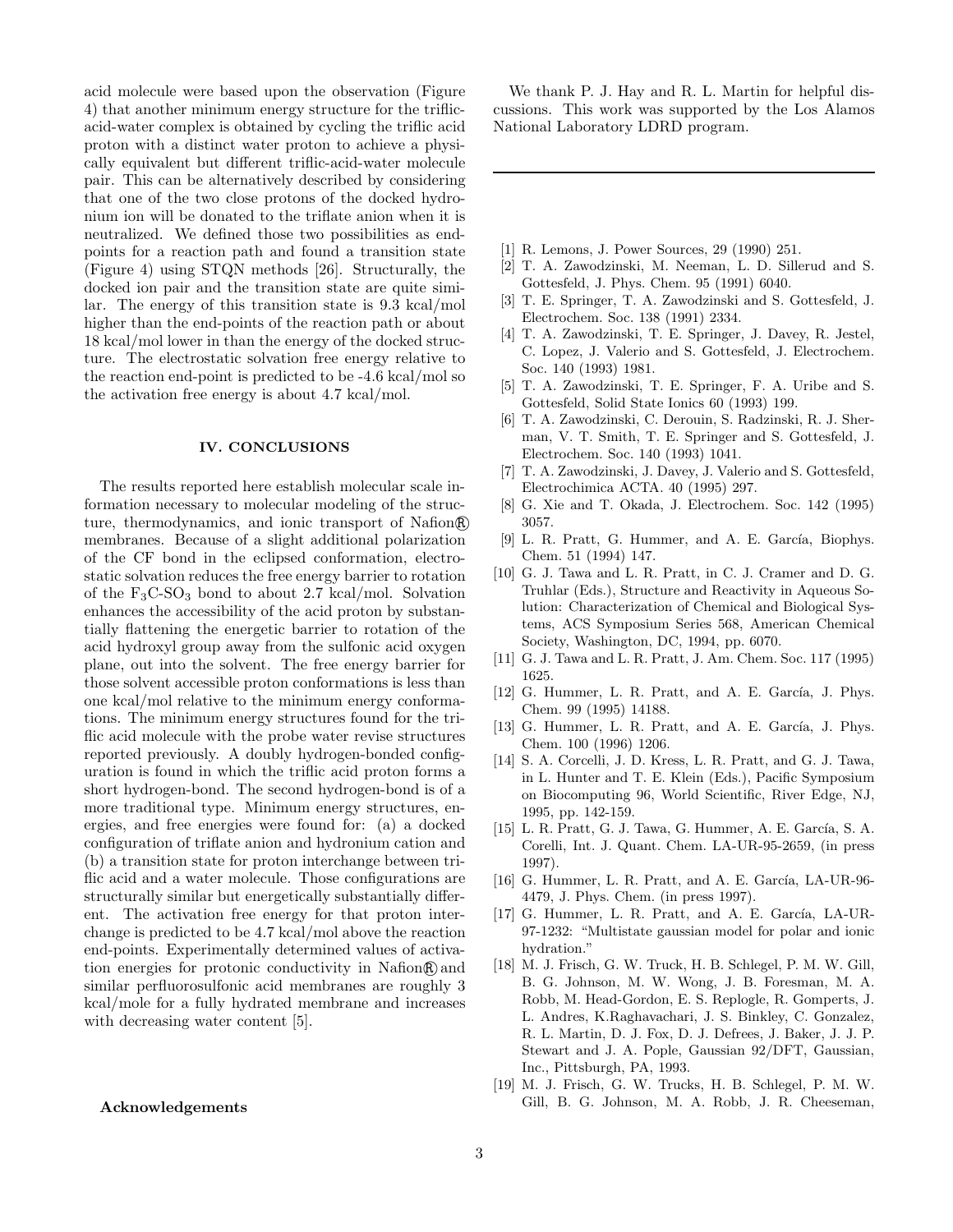<span id="page-3-0"></span>T. A. Keith, G. A. Petersson, J. A. Montgomery, K. Raghavachari, M. A. Al-Laham, V. G. Zakrzewski, J. V. Ortiz, J. B. Foresman, J. Cioslowski, B. B. Stefanov, A. Nanayakkara, M. Challacombe, C. Y. Peng, P. Y. Ayala, W. Chen, M. W. Wong, J. L. Andres, E. S. Replogle, R. Gomperts, R. L. Martin, D. J. Fox, J. S. Binkley, D. J. Defrees, J. Baker, J. J. P. Stewart, M. Head-Gordon, C. Gonzalez and J. A. Pople, Gaussian 94 (Revision D.1), Gaussian, Inc., Pittsburgh, PA, 1995.

- [20] P. C. Hariharan and J. A. Pople, Theo. Chim. Acta., 28 (1973) 213.
- [21] T. H. Dunning, Jr. and P. J. Hay, in H.F. Schaefer III (Ed.), Modern Theoretical Chemistry, Plenum, New York, 1976, pp. 1-28.
- [22] H. B. Schlegel, J. Comp. Chem., 3 (1982) 214.
- [23] C. M. Breneman and K. B. Wiberg, J. Comp. Chem. 11 (1990) 361.
- [24] C. Peng and H. B. Schlegel, Israel J. Chem. 33 (1993) 449.
- [25] E. V. Stefanovich and T. N. Truong, Chem. Phys. Letts. 244 (1995) 65.
- [26] S. P. Gejji, K. Hermansson, and J. Lindgren, J. Phys. Chem. 97 (1993) 6986.
- [27] S. P. Gejji, K. Hermansson, and J. Lindgren, J. Phys. Chem. 97 (1993) 3712.
- [28] G. Schultz, I. Hargittai, and R. Seip, Naturforsch. 36A (1981) 917.
- [29] R. G. Delaplane, J. O. Lundren, and I. Olovsson, Acta Crystallogr. B31 (1975) 2202.
- [30] R. Ricchiardi and P. Ugliengo, in S.M. Bachrach (Ed.), Proc. First Electron. Comput. Chem. Conf. [CD-ROM], ARInternet Corp., Landover, MD, 1995.

FIG. 1. Relative potential energy as function of rotation of the carbon-sulfur bond in triflic acid. The insets show the molecular geometries for the eclipsed (left, barrier maximum) and staggered (right, minimum) conformations.

FIG. 2. Atom centered partial charges for the triflic acid molecule as a function of the rotation of the  $F_3C$ -SO<sub>3</sub> bond.

FIG. 3. Relative potential energy as function of rotation of the sulfur-oxygen (hydroxyl) bond in triflic acid. The insets show the molecular geometries for the successive extrema starting at the left from the maximum energy.

FIG. 4. (upper) MP2/6-31G\*\* optimized geometry of the triflic-acid-water molecule pair. (middle) Docked structure geometry of the triflate anion and hydronium cation pair. The free energy of this structure is about 11 kcal/mol higher than that of optimum molecular complex above. (lower) STQN Transition structure  $CF_3SO_3^- + H_3O^+$ . The free energy of this structure is about 4.7 kcal/mol higher than that of upper configuration.

TABLE I. Triflic acid relative potential energy for rotation of the F3C-SO<sup>3</sup> bond

| angle          | MP2 relative energy |
|----------------|---------------------|
| $(\text{deg})$ | (kcal/mol)          |
| 60.0           | 0.07                |
| 50.0           | 0.03                |
| 40.0           | 0.38                |
| 30.0           | 1.07                |
| 20.0           | 1.96                |
| 10.0           | 2.84                |
| 0.0            | 3.44                |
| $-10.0$        | 3.50                |
| $-20.0$        | 2.99                |
| $-30.0$        | 2.12                |
| $-40.0$        | 1.19                |
| $-50.0$        | 0.45                |
| $-60.0$        | 0.05                |
| $-65.42$       | 0.00                |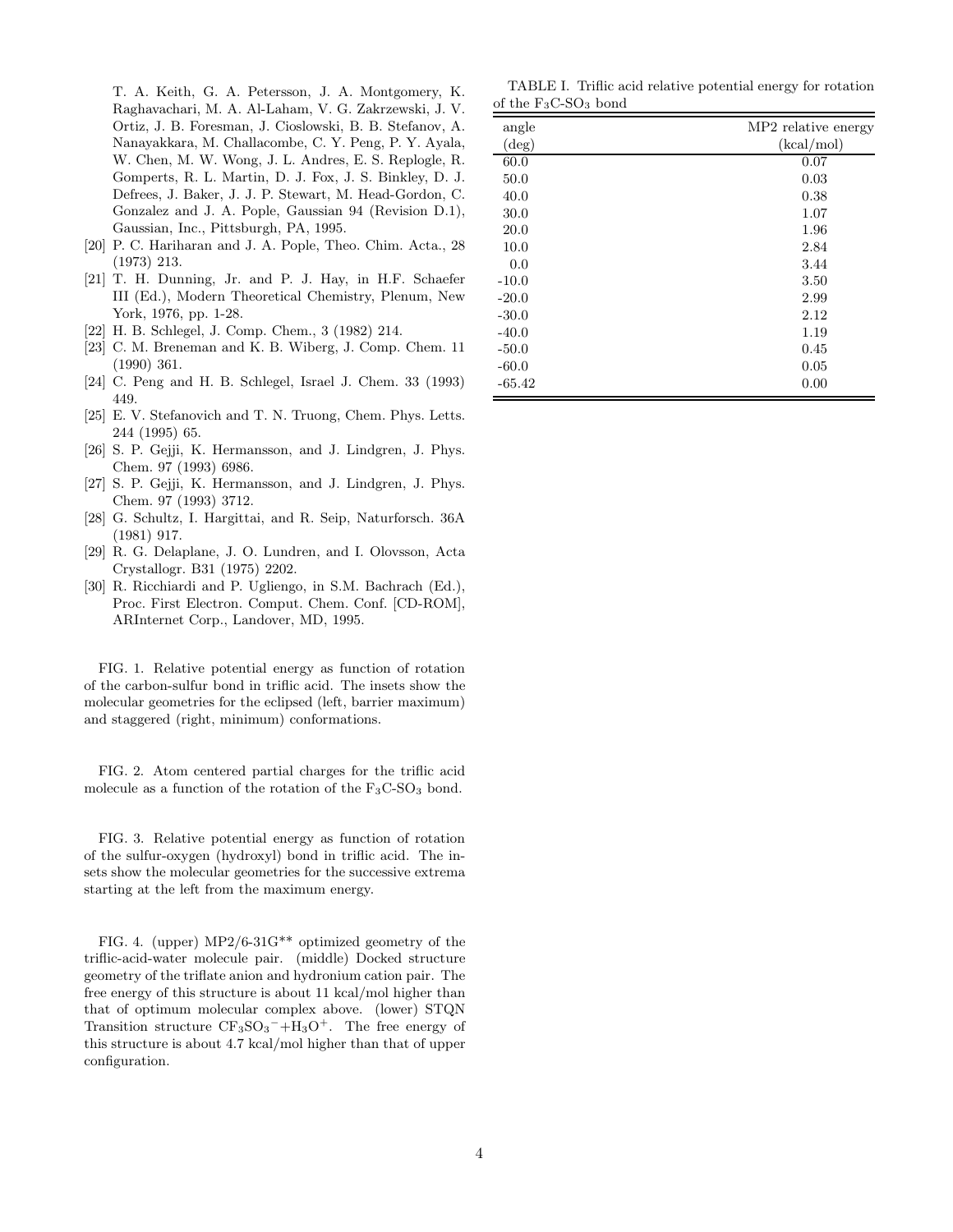| angle          | MP2 rel ative energy |
|----------------|----------------------|
| $(\text{deg})$ | (kcal/mol)           |
| 180.0          | 0.74                 |
| 170.0          | 0.31                 |
| 160.0          | 0.07                 |
| 150.0          | 0.00                 |
| 140.0          | 0.09                 |
| 130.0          | 0.31                 |
| 120.0          | 0.62                 |
| 110.0          | 0.98                 |
| 100.0          | 1.34                 |
| 90.0           | 1.66                 |
| 80.0           | 1.89                 |
| 70.0           | 1.98                 |
| 60.0           | 1.92                 |
| 50.0           | 1.73                 |
| 40.0           | 1.43                 |
| 30.0           | 1.07                 |
| 20.0           | $0.71\,$             |
| 10.0           | 0.38                 |
| 0.0            | 0.14                 |
| $-10.0$        | 0.01                 |
| $-20.0$        | 0.03                 |
| $-30.0$        | 0.23                 |
| $-40.0$        | 0.61                 |
| $-50.0$        | 1.18                 |
| $-60.0$        | 1.94                 |
| $-70.0$        | 2.87                 |
| $-80.0$        | 3.90                 |
| $-90.0$        | 4.93                 |
| $-100.0$       | 5.79                 |
| $-110.0$       | 6.28                 |
| $-120.0$       | 6.02                 |
| $-130.0$       | 5.23                 |
| $-140.0$       | 4.23                 |
| $-150.0$       | 3.17                 |
| $-160.0$       | 2.19                 |
| $-170.0$       | 1.37                 |
| $-13.52$       | 0.00                 |

TABLE II. Triflic acid relative potential energy for rotation of the sulfur-oxygen (hydroxyl) bond ı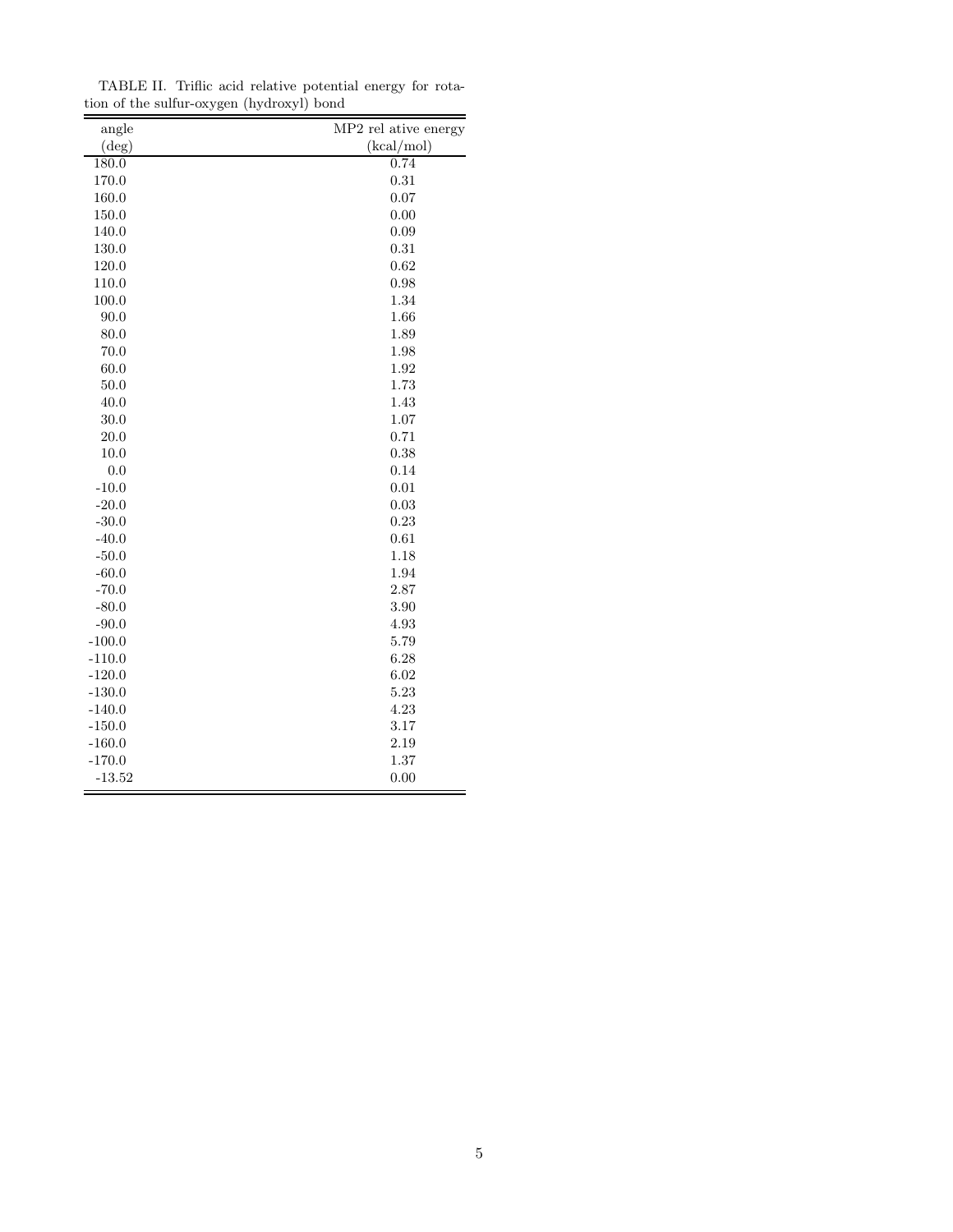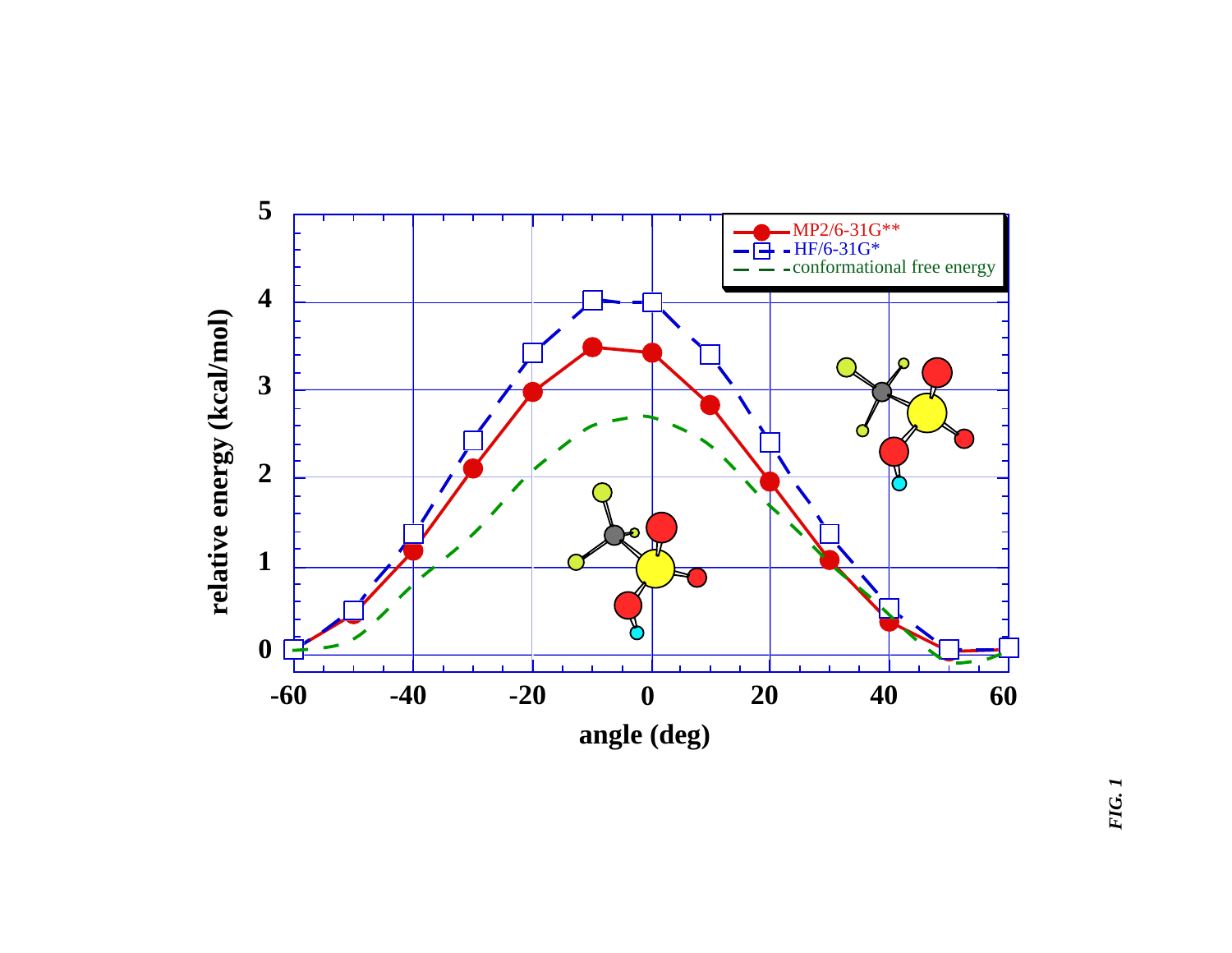

**angle (deg)**

*FIG. 2*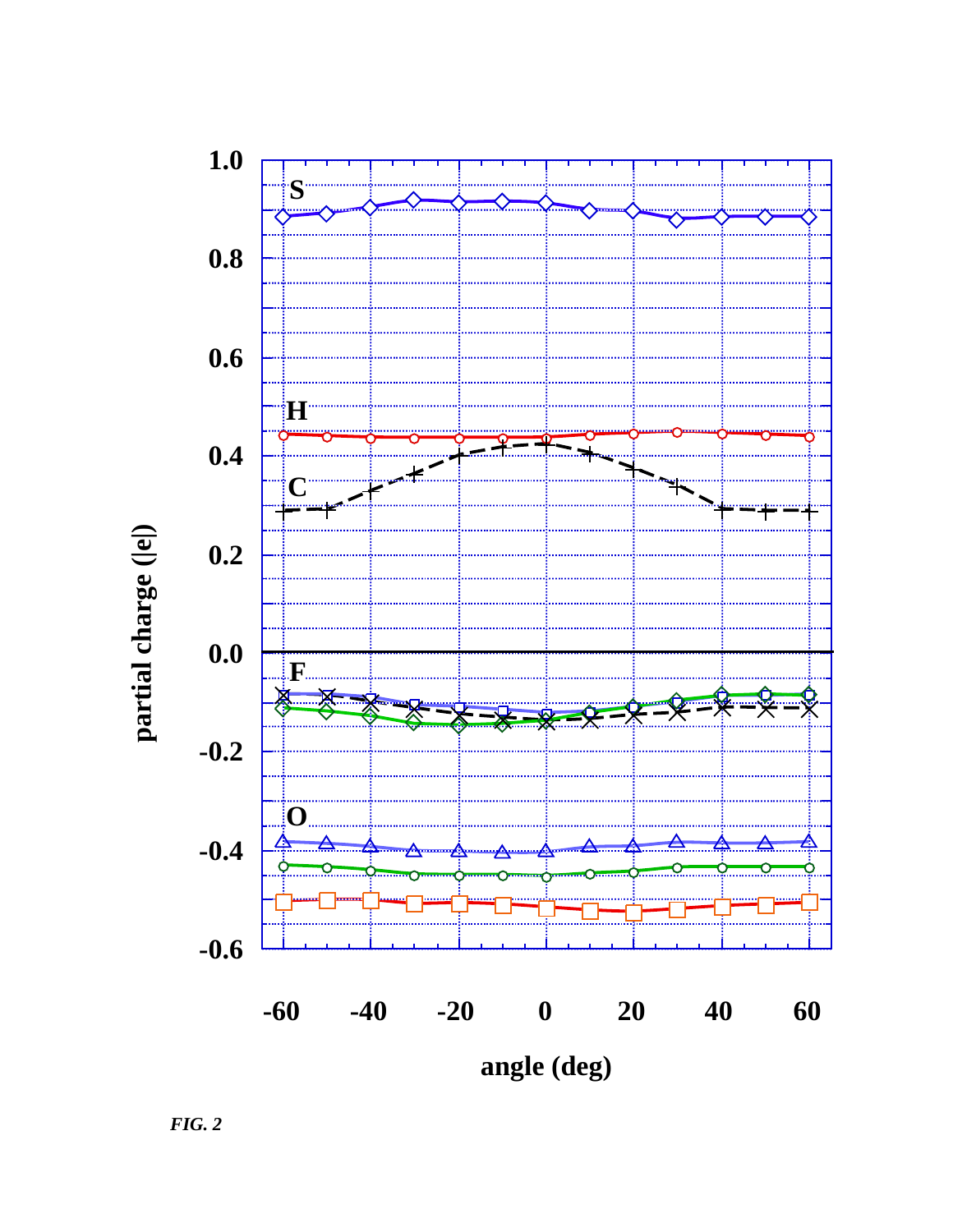